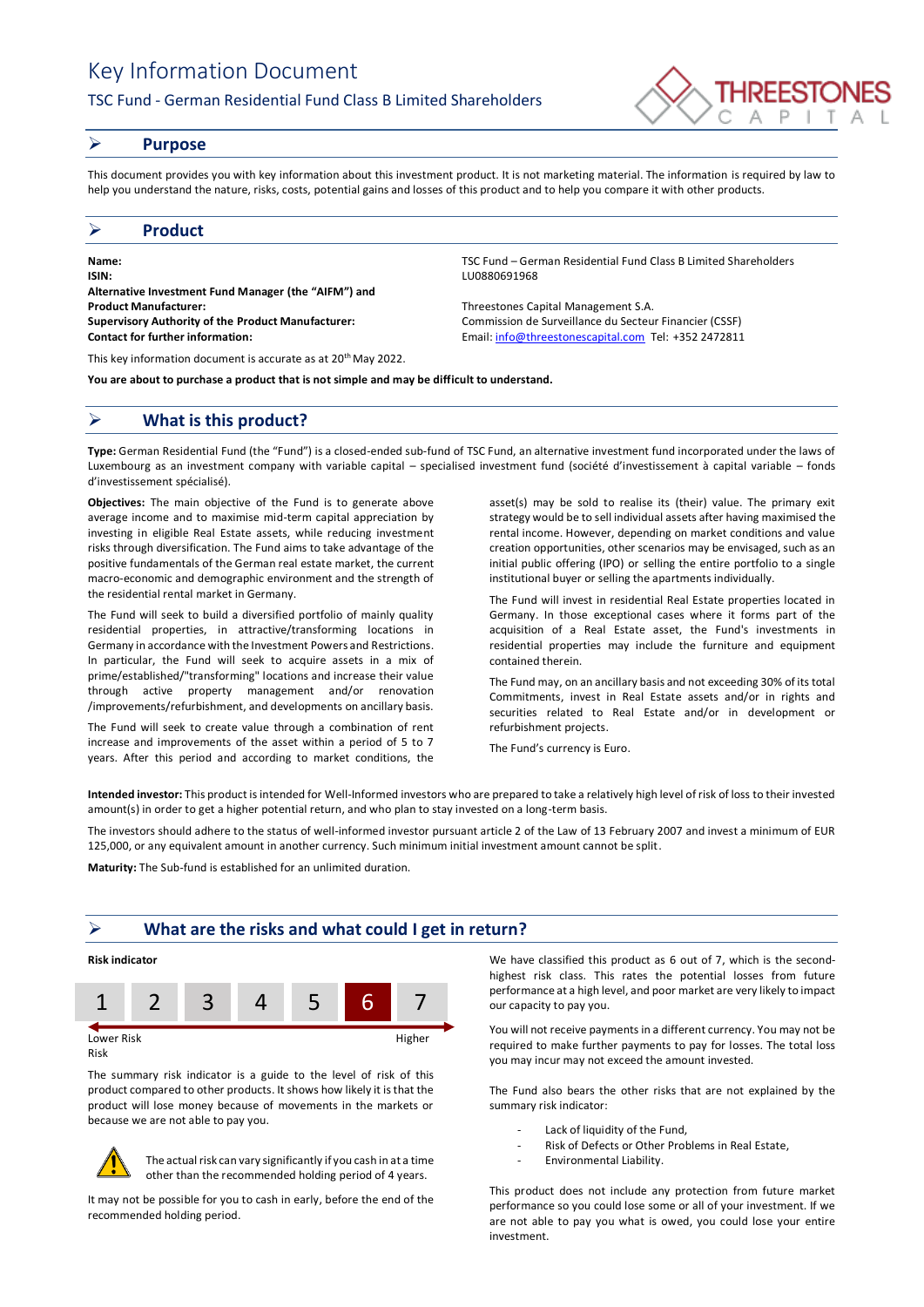# Key Information Document



# TSC Fund – German Residential Fund Class B Limited Shareholders

#### **Performance scenarios**

Market developments in the future cannot be accurately predicted. The scenarios shown are only an indication of some of the possible outcomes based on recent returns. Actual returns could be lower.

| Investment of EUR10,000 |                                     | If you cash in after 1<br>year | If you cash in after 2<br>years | If you cash in after 4<br><b>Vears</b> (recommended holding<br>period) |
|-------------------------|-------------------------------------|--------------------------------|---------------------------------|------------------------------------------------------------------------|
| <b>Stress scenario</b>  | What you might get back after costs | EUR 9,226.25                   | EUR 9.299.80                    | EUR 9,019.83                                                           |
|                         | Average return each year            | $-7.74%$                       | $-3.56%$                        | $-2.55%$                                                               |
| Unfavorable scenario    | What you might get back after costs | EUR 9,311.30                   | EUR 9,458.93                    | EUR 9,682.47                                                           |
|                         | Average return each year            | $-6.89%$                       | $-2.74%$                        | $-0.80\%$                                                              |
| Moderate scenario       | What you might get back after costs | EUR 9.821.60                   | EUR 10,605.63                   | EUR 12,040.30                                                          |
|                         | Average return each year            | $-1.78%$                       | 2.98%                           | 4.75%                                                                  |
| Favorable scenario      | What you might get back after costs | EUR 9,956.65                   | EUR 11,422.18                   | EUR 13,590.25                                                          |
|                         | Average return each year            | $-0.43%$                       | 6.87%                           | 9.20%                                                                  |

This table shows the money you could get back over the next 4 years, under different scenarios, assuming that you invest EUR10,000. The scenarios shown illustrate how your investment could perform. You can compare them with the scenarios of other products.

The scenarios presented are an estimate of future performance based on evidence from the past on how the value of this investment varies, and are not an exact indicator. What you get will vary depending on how the market performs and how long you keep the investment/product.

This product cannot be easily cashed in. This means it is difficult to estimate how much you would get back if you cash in before the end of the recommended holding period. You will either be unable to cash in early or you will have to pay high costs or make a large loss if you do so.

The figures shown include all the costs of the product itself, but may not include all the costs that you pay to your advisor or distributor. The figures do not take into account your personal tax situation, which may also affect how much you get back.

# ➢ **What happens if German Residential Fund is unable to pay out?**

The investor may face a financial loss due to the default of the Fund. This loss is not covered by an investor compensation or guarantee scheme.

Upon the dissolution of the Fund in the context of insolvency proceedings, the assets of the Fund will be liquidated in an orderly manner and all investments or the proceeds from the disposal or liquidation of investments will be distributed to the Limited Shareholders in compliance with the distribution policy.

# ➢ **What are the costs?**

The Reduction in Yield (RIY) shows what impact the total costs you pay will have on the investment return you might get. The total costs take into account one-off, ongoing and incidental costs

The amounts shown here are the cumulative costs of the product itself, for three different holding periods. They include potential early exit penalties. The figures assume you invest EUR10,000. The figures are estimates and may change in the future.

#### **Costs over time**

The person selling you or advising you about this product may charge you other costs. If so, this person will provide you with information about these costs and show you the impact that all costs will have on your investment over time.

| Investment of EUR10,000         | If you cash in after 1 year | If you cash in after 2 years | If you cash in after 4 years<br>(recommended holding period) |
|---------------------------------|-----------------------------|------------------------------|--------------------------------------------------------------|
| Total costs                     | EUR 1,008.40                | EUR 1,699.84                 | EUR 2.974.69                                                 |
| <b>RIY (Reduction in Yield)</b> | 9.49%                       | 7.41%                        | 5.49%                                                        |